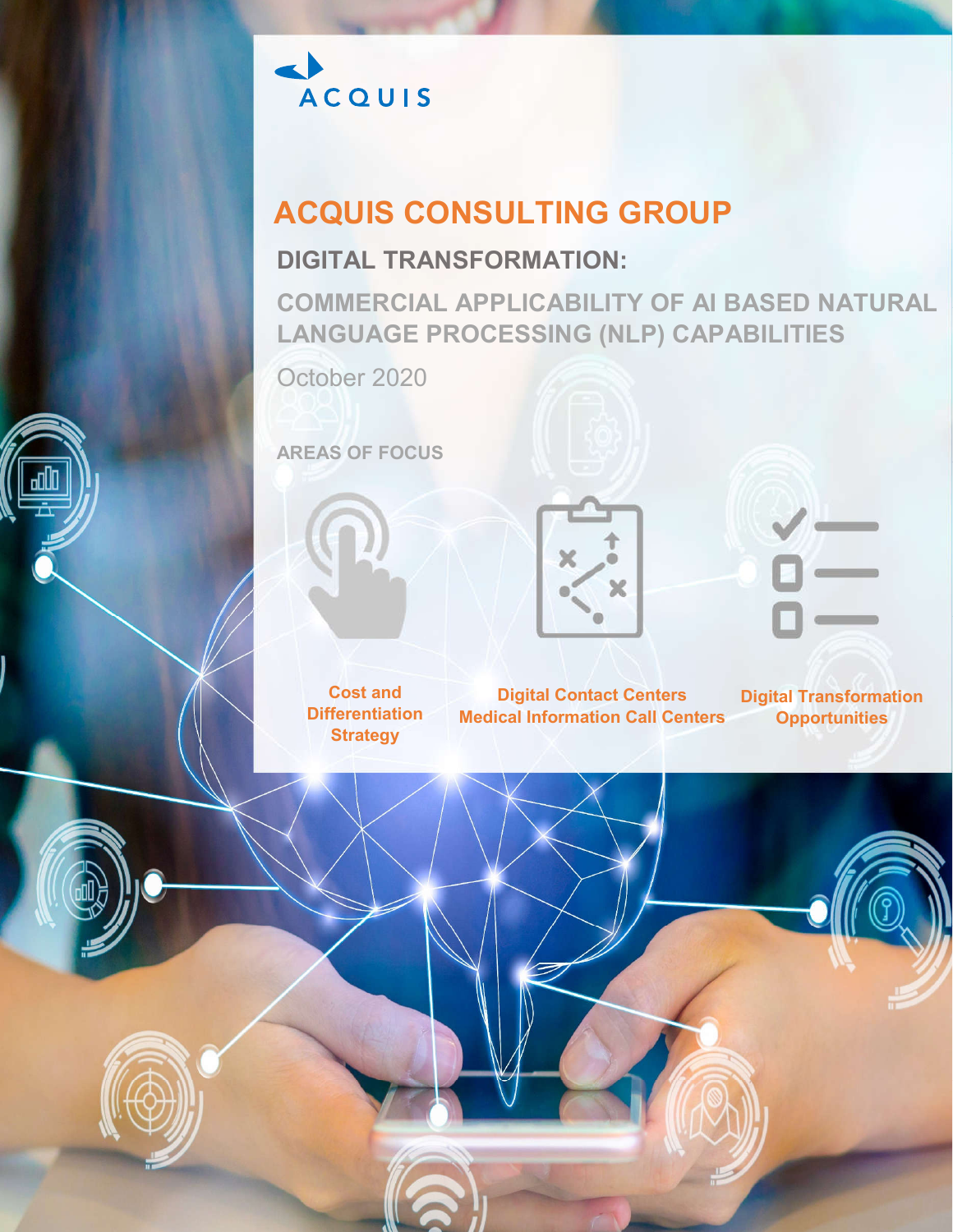# Acquis Consulting Group

Commercial Applicability of AI based Natural Language Processing (NLP) Capabilities



# **NLP application in Digitally Empowered Contact Centers**

The conventional trend to outsource non-critical business functions to offshore BPOs is shifting to Digitally Empowered Contact Centers. They utilize a platform of NLP based digital support tools, such as voice assistant, voice-based chatbot, voice-based sentiment analyzer, to provide a higher level of customer experience and retention. Benefits include increased efficiencies by offloading routine easy tasks to a digital assistant, almost eliminating frontline agents and a higher degree of data driven customer insights for the client.

The NLP engine listens for customer questions through a Visual IVR/Voice Assistant that recognizes speech and retrieves the most appropriate response from the database per its training (document classification) in the particular industry. If the identified response does not achieve a high probability of accuracy (per the tolerance levels set) the question is routed to a human.

A Voice-Enabled Sentiment Analyzer can be applied to determine the level of calmness or frustration of the caller and assist the agent with recommendations/suggestions to address the situation. The NLP engine relies on information extraction, sentiment analysis and contextual conversation capabilities (albeit not very advanced yet) to be successful.

This can be an effective way to reduce cost and differentiate your services as compared to the competition.

# **Benefits of using advanced NLP algorithms within Medical Information Call Centers**

In Medical Affairs functions, the Medical Information call center plays a particularly important function. Advanced NLP algorithms can be trained to predict the answer to questions being asked by the HCP or field medical resource as well as extract the relevant source documents. Addressing this need, will reduce call center tickets and resource costs.

For simple queries, the MSL can use a mobile app with natural language capabilities, to directly query information during conversations with the HCP. This will increase effectiveness and help differentiate the MSL in their field work (by reducing their reliance on the call center).

By parameterizing and classifying the source content within the document repository, the NLP engine can be trained to intelligently respond to related queries. As vast amounts of information are already in a digitized manner, an advanced NLP engine can predict the exact answer and select the appropriate source document to surface for reference.

The agent will require less time searching and analyzing content to fulfil the response. For previously asked questions, the engine can be adequately designed to predict the correct response based on past data sets. For complex question requiring human assessment, the agent needs to provide additional supervised and re-enforcement-based NLP training techniques to improve outcomes in the future. As the queries mostly contain regularity and are in the framework of the firm's marketed drugs, it is possible for the advances in NLP algorithms to solve for these challenges.

These real-world applications demonstrate the power of NLP. If applied in the right context they can improve customer experience, reduce resource cost, differentiate the contact/call center, and accelerate insights generation.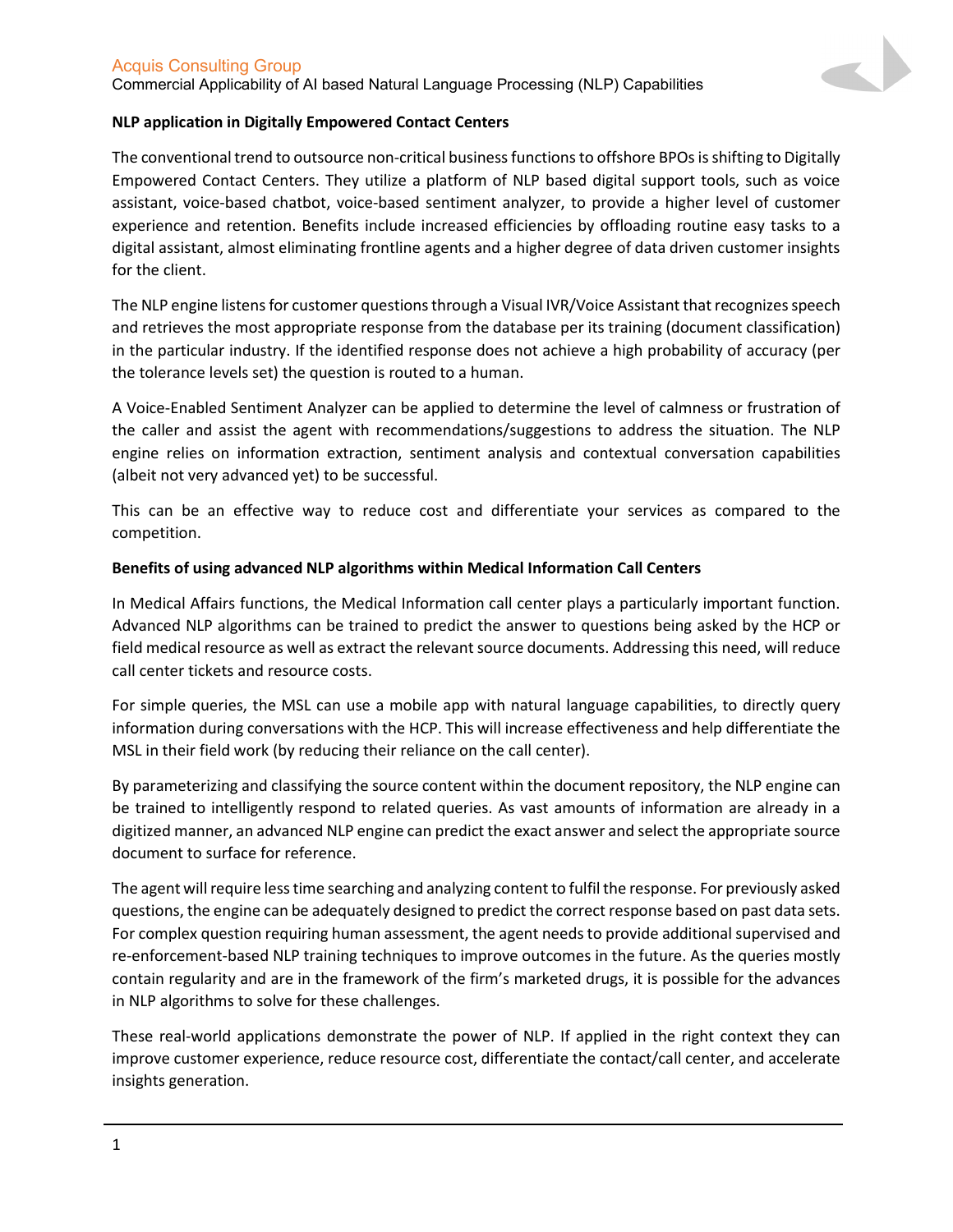# Acquis Consulting Group Commercial Applicability of AI based Natural Language Processing (NLP) Capabilities

# **CONTACTS Rishi Thukral**



**Principal, Acquis and Vice President, SSI Strategy Phone:** +1 908.938.3217 Email: rthukral@acquisconsulting.com

As a Principal at Acquis and VP at SSI Strategy, Rishi is an accomplished LifeSciences Digital Transformation leader with 20 years of cross-functional business and technology expertise. He leads large-scale, global, digital initiatives with a keen understanding of organizational challenges, from the perspective of both the business and end-to-end applications. He brings extensive experience in Digital Innovation strategy and process improvement, leading to increased efficiency and maximum return on investment for his clients. With certifications in Big Data & Artificial Intelligence from Rutgers and MIT, an executive MBA from Rutgers, and a Bachelors in mechanical engineering (B.Eng), Rishi successfully guides his clients in developing and executing the right Digital initiatives, tailored to their specific long-term strategic business goals.